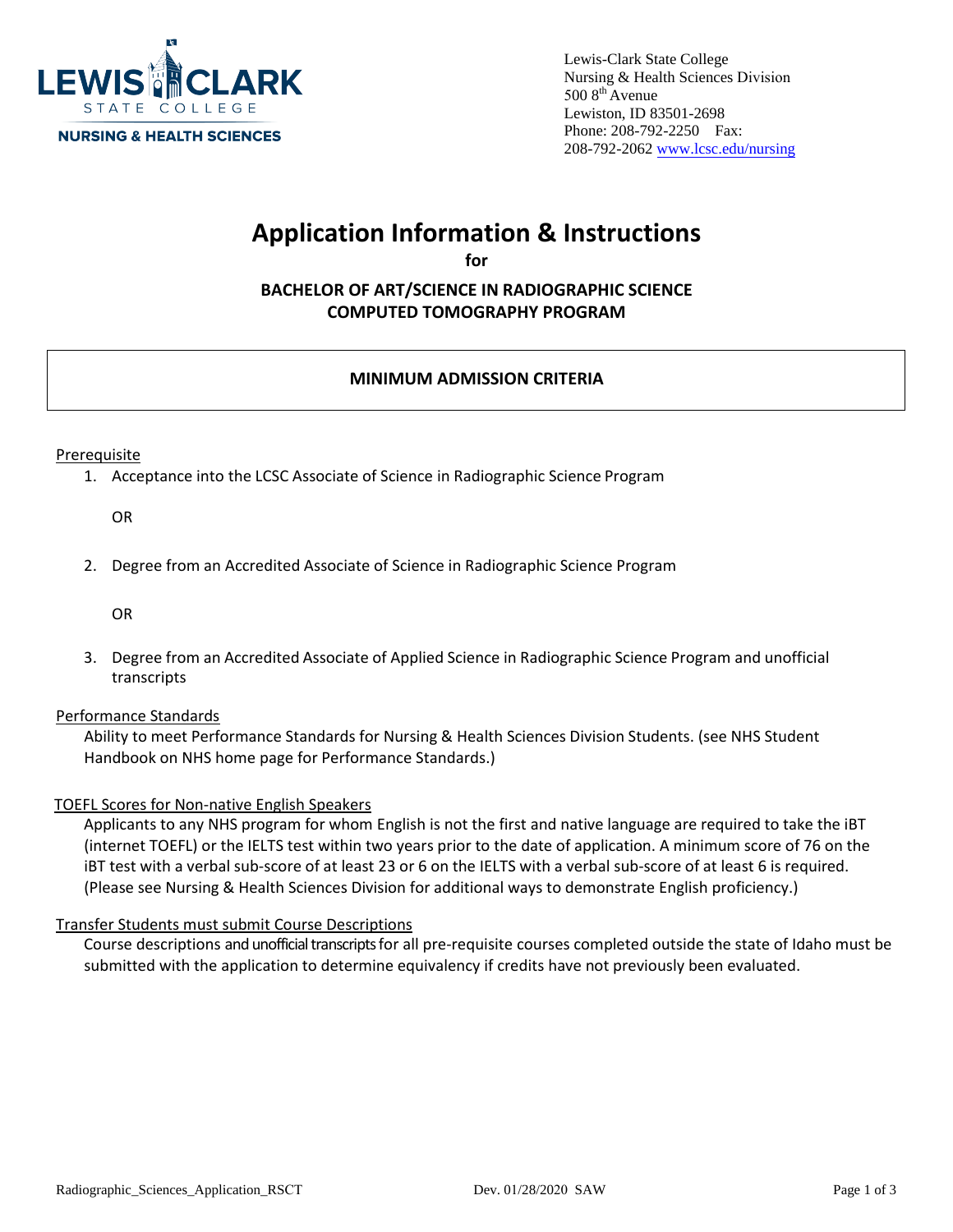# **RS APPLICATION PACKET CHECKLIST**

**Transfer Students** (Applies to students not currently enrolled at LCSC)

- □ Apply to Lewis-Clark State College
	- Application is available at www.lcsc.edu/admissions/apply
- □ Attach unofficial transcripts from all [other colleges and universiti](http://www.lcsc.edu/admissions)es attended prior to the R S application.
- $\Box$  Attach Course Descriptions for support courses (only transfer course descriptions are needed)
- □ **All Students: Check all that apply:**
- □ In the process of completing my A.S. in Radiographic Science
- □ Have A.A.S. or A.S. in Radiographic Science and current RT (R)
- □ Working or have worked in Computed Tomography in the past 12 months
- □ Current RT(R)(CT)
- □ **Admission preference is given to applicants with a verified clinical site**
- $\Box$  Have a clinical site placement for fall clinical rotation. Facility name (if yes):

## **All Students**

#### **Application Submission**

- □ Contact your RS advisor to review your application and complete needed Course Substitutions or petitions.
- □ Complete your application and gather required documents. Bring your completed packet to the appointment to obtain your RS advisor'ssignature or email it to them for review.

## **Application Packet Contents**

Check that all items are included in your application packet (if applicable):

- $\Box$  Completed Application. Incomplete applications will not be processed.
- □ Attach a copy of unofficial transcripts from all other colleges and universities attended
- $\Box$  Petitions (approved or those needing approval) for program related requirements.
- $\Box$  Course Substitution forms (for transfer courses- this is completed by NHS faculty).
- $\Box$  Course Descriptions for support courses (only transfer course descriptions are needed and only if not previously evaluated)
- □ Copy of official TOEFL results (for non-native English speakers).

# **The application is considered complete when the above items have been received by the Nursing & Health Sciences Division.**

# **Contact Information**

| <b>LCSC College Application</b> |
|---------------------------------|
| Office of Admission             |
| 500 8 <sup>th</sup> Avenue      |
| Lewiston, ID 83501.             |
| Phone: 208-792-LCSC.            |

**NHS Advising Center**  Phone: 208‐792‐2688 Email: [nhs@lcsc.edu](mailto:nhs@lcsc.edu)

**RS Application**  Nursing & Health Sciences Division 500  $8<sup>th</sup>$  Avenue Lewiston, ID 83501. Phone: 208‐792‐2250